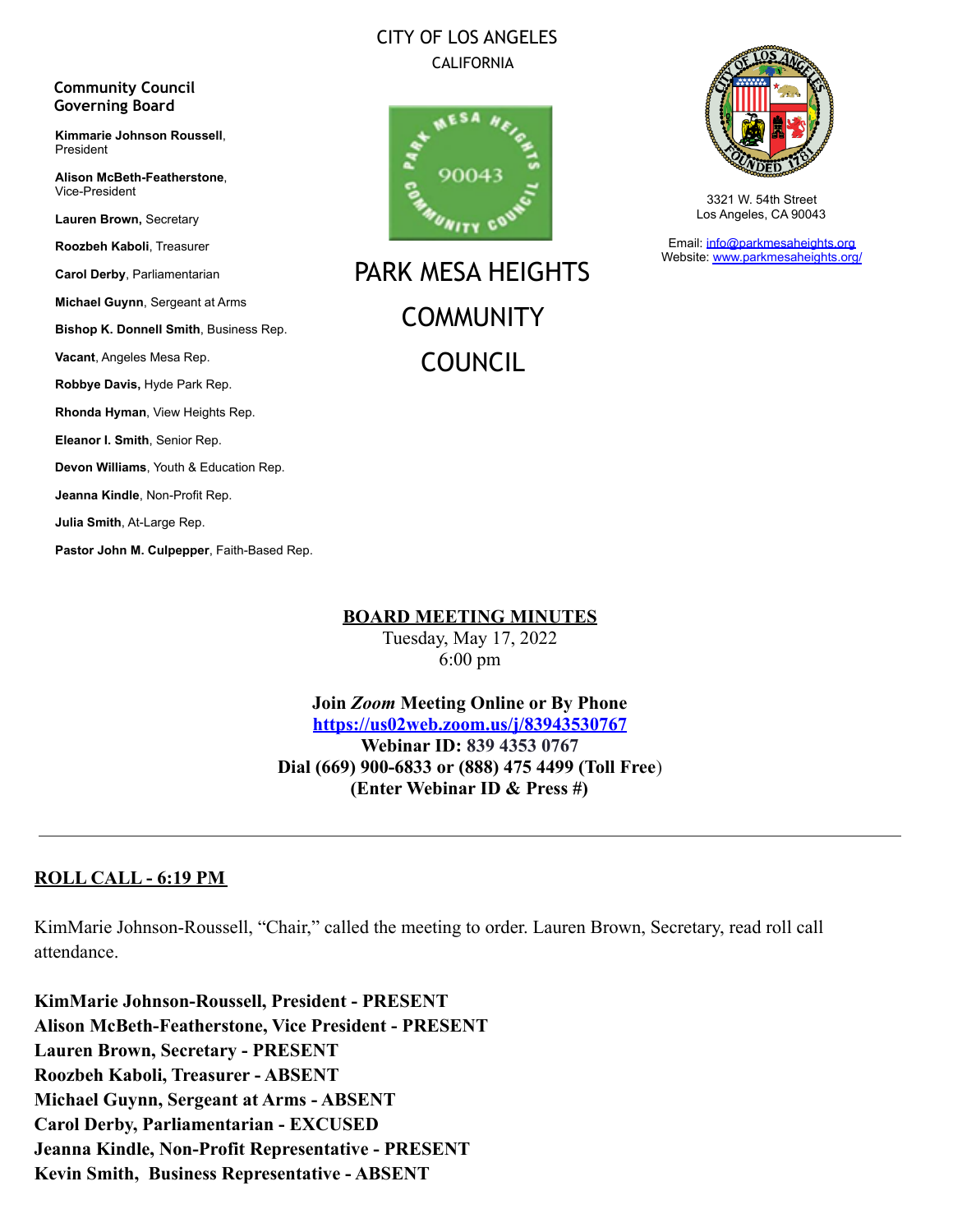**Julia Smith, At Large Representative - PRESENT Eleanor Smith, Senior Representative - PRESENT Robbye Davis, Hyde Park Resident Representative - ABSENT Rhonda Hyman, Angeles Mesa Representative -PRESENT Devon Williams, Youth Education Representative - PRESENT**

#### **SECRETARY UPDATE - 6:22 PM**

Lauren Brown, Secretary, to resend meeting minutes to board for review for February, March, April, May. Board to vote to approve all meeting minutes at June 14th Board Meeting.

#### **NON-PROFIT REPRESENTATIVE UPDATE - 6:25 PM**

Jeanna Kindle, Non-Profit Representative, sent to the board ten local non-profits that may be a good fit to receive NPG funds.

#### **AT-LARGE REPRESENTATIVE UPDATE - 6:26 PM**

Julia Smith, At-Large Representative, attended the Neighborhood Council Homelessness committee meeting.

#### **YOUTH REPRESENTATIVE UPDATE - 6:27 PM**

Devon Williams, Youth Representative, provided an overview of recent meeting dates with community businesses, non-profits, and educational institutions:

May 9th - Hank's Mini Market & Project 43 May 11th - Crenshaw H.S. and Angeles Mesa Elementary May 13th - View Park H.S. re: youth summer jobs, Cool Blocks

A reminder that June 4th is the Taste of Crenshaw.

### **SENIOR REPRESENTATIVE UPDATE - 6:31 PM**

Elenor Smith, Senior Representative, provided an update: The Dept of Aging is providing hot meals (breakfast and dinner) to seniors in need and emergency alert response systems are also available.

Contact Elenor directly for more information: Phone: 323-667-4729 Email: smitheleanor309@gmail.com

### **PUBLIC ANNOUNCEMENTS - 6:38 PM**

KimMarie Johnson-Roussell shared that the proposed medical marijuana dispensary on 79th & Crenshaw is not going to open.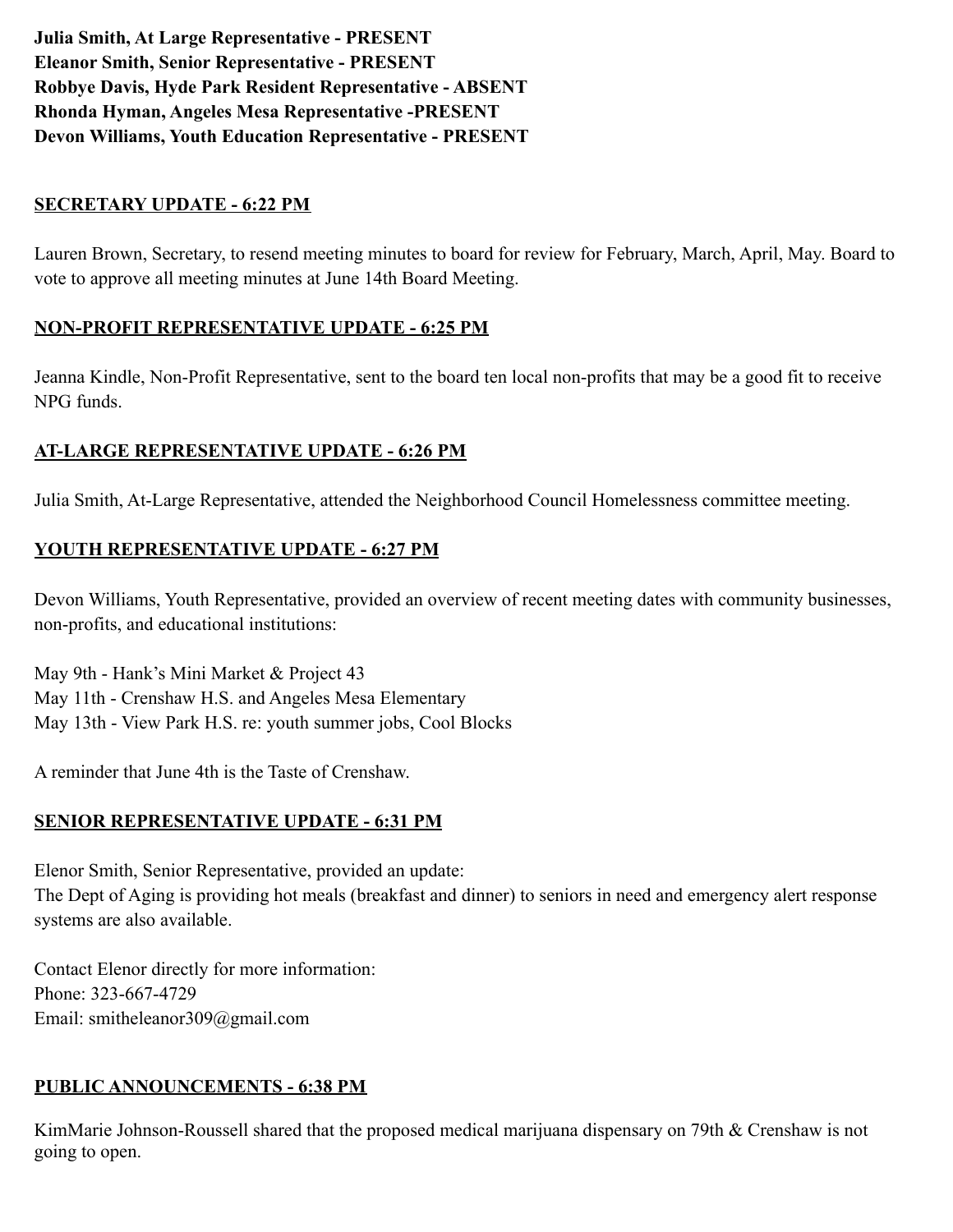Andre Parvenu shared details about an upcoming event to celebrate and honor the naming of Malcom X for 5 mile corridor of Crenshaw Blvd.

Leimert Park Saturday, May 21st 12pm - 6pm Free event with entertainment and education

#### **Action Item # 1 - 6:45PM**

**Motion by Lauren Brown, Secretary, to approve creation of basic flyer with list of upcoming community council meetings for outreach purposes. Seconded by Julia Smith.**

**KimMarie Johnson-Roussell, President - YES Alison McBeth-Featherstone, Vice President - YES Lauren Brown, Secretary - YES Jeanna Kindle, Non-Profit Representative - YES Julia Smith, At Large Representative - YES Eleanor Smith, Senior Representative - YES Rhonda Hyman, Angeles Mesa Representative - YES Devon Williams, Youth Education Representative - ABSTAIN**

**Motion passed (7 yes, 0 no, 1 abstain)**

#### **Action Item #2 - 7:05 PM**

**Motion by Rhonda Hyman, Secretary, to schedule a Special Meeting for Treasurer's Report and to review and vote on all NGP applications. Seconded by Lauren Brown.**

**KimMarie Johnson-Roussell, President - YES Alison McBeth-Featherstone, Vice President - YES Lauren Brown, Secretary - YES Jeanna Kindle, Non-Profit Representative - YES Julia Smith, At Large Representative - YES Eleanor Smith, Senior Representative - YES Rhonda Hyman, Angeles Mesa Representative - YES Devon Williams, Youth Education Representative - YES**

**Motion passed (8 yes, 0 no, 0 abstain)**

#### **ADJOURNMENT - 7:24 PM**

Rhonda Hyman, View Heights Representative, moved to adjourn. Seconded by Lauren Brown. Meeting adjourned at 7:24 PM.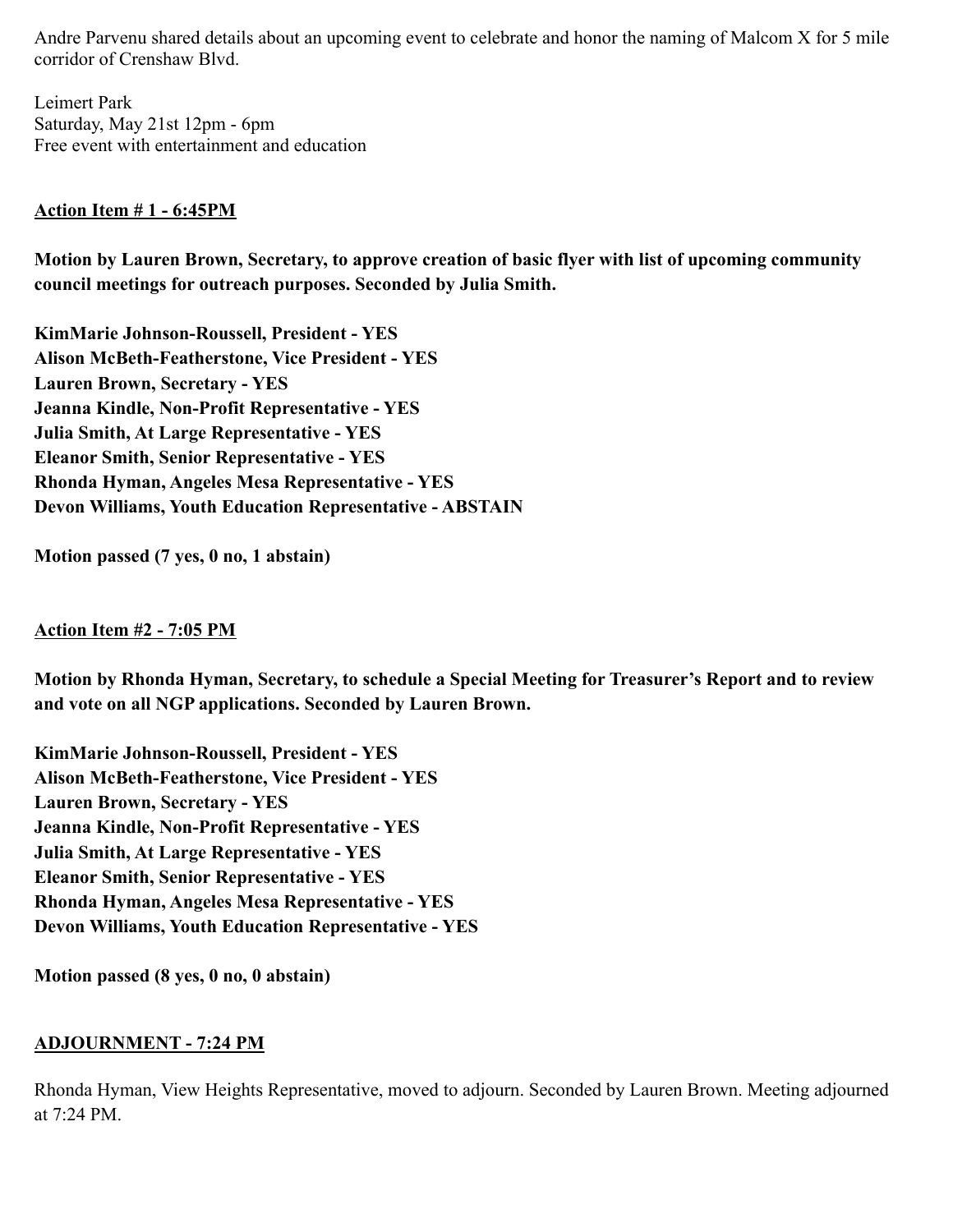## **Next General Meeting**: **June 11, 2022**

### **Next Board Meeting**: **June 14, 2022**

#### **COMMITTEES**

(Committee meeting dates and times subject to change)

*A.)* **FINANCE COMMITTEE:** Mr, Roozbeh Kaboli, Chairperson: Committee will review Council's expenditures and modifications on budget line items and balances *(MEETING DATES VARY*) @ *6:00 PM –PMHCC VIRTUAL OFFICE*

*B.)* **OUTREACH COMMITTEE: Vacant**: Committee will lead discussion regarding proposed Strategies and Activities to increase and maintain Outreach efforts *(MEETING DATES VARY) @ 6:00PM – PMHCC VIRTUAL OFFICE*

*C.)* **BYLAWS COMMITTEE: Dale Stieber, Chairperson**: Committee is responsible for Amending, Reviewing and making recommendations for the PMHCC Bylaws to the Board *(MEETING DATES VARY) @ 6:00 PM – PMHCC VIRTUAL OFFICE*

*D.)* **PLANNING, LAND USE and BEAUTIFICATION COMMITTEE: Vacant**, Chairperson, **Chairperson of Beautification, Vacant**: Discussions, Review of Land Use Developments and how they meet the needs of the Park Mesa Heights Community

*(VIRTUAL MEETING DATES)* 1 ST & 3 rd Monday of each month, 7:00pm - 9:00PM *– PMHCC VIRTUAL OFFICE*

**E.) EDUCATION COMMITTEE: Devon Williams, Chairperson**: Committee focuses on Educational opportunities for Adults and Youth in Park Mesa Heights *(MEETING DATES VARY)* @ 6:00PM - *PMHCC VIRTUAL OFFICE*

*D.) LEGISLATIVE COMMITTEE (Ad Hoc Comm.), Julia Smith, Chairperson: Committee focuses on legislative proposals and actions happening in our state & district to keep PMHCC Board and stakeholders informed on legislative processes happening in PMHCC and District 8.*

PUBLIC INPUT AT NEIGHBORHOOD COUNCIL MEETINGS – The public is requested dial \*9, when prompted by the presiding officer, to address the Board on any agenda item before the Board takes an action on an item. Comments from the public on agenda items will be heard only when the respective item is being considered. Comments from the public on other matters not appearing on the agenda that are within the Board's jurisdiction will be heard during the General Public Comment period. Please note that under the Brown Act, the Board is prevented from acting on a matter that you bring to its attention during the General Public Comment period; however, the issue raised by a member of the public may become the subject of a future Board meeting.

The public is requested to fill out a "Speaker Card" to address the Board on any agenda item before the Board takes an action. If "Speaker Cards are not available, Chairperson will ask that hands be raised so person requesting to speak can